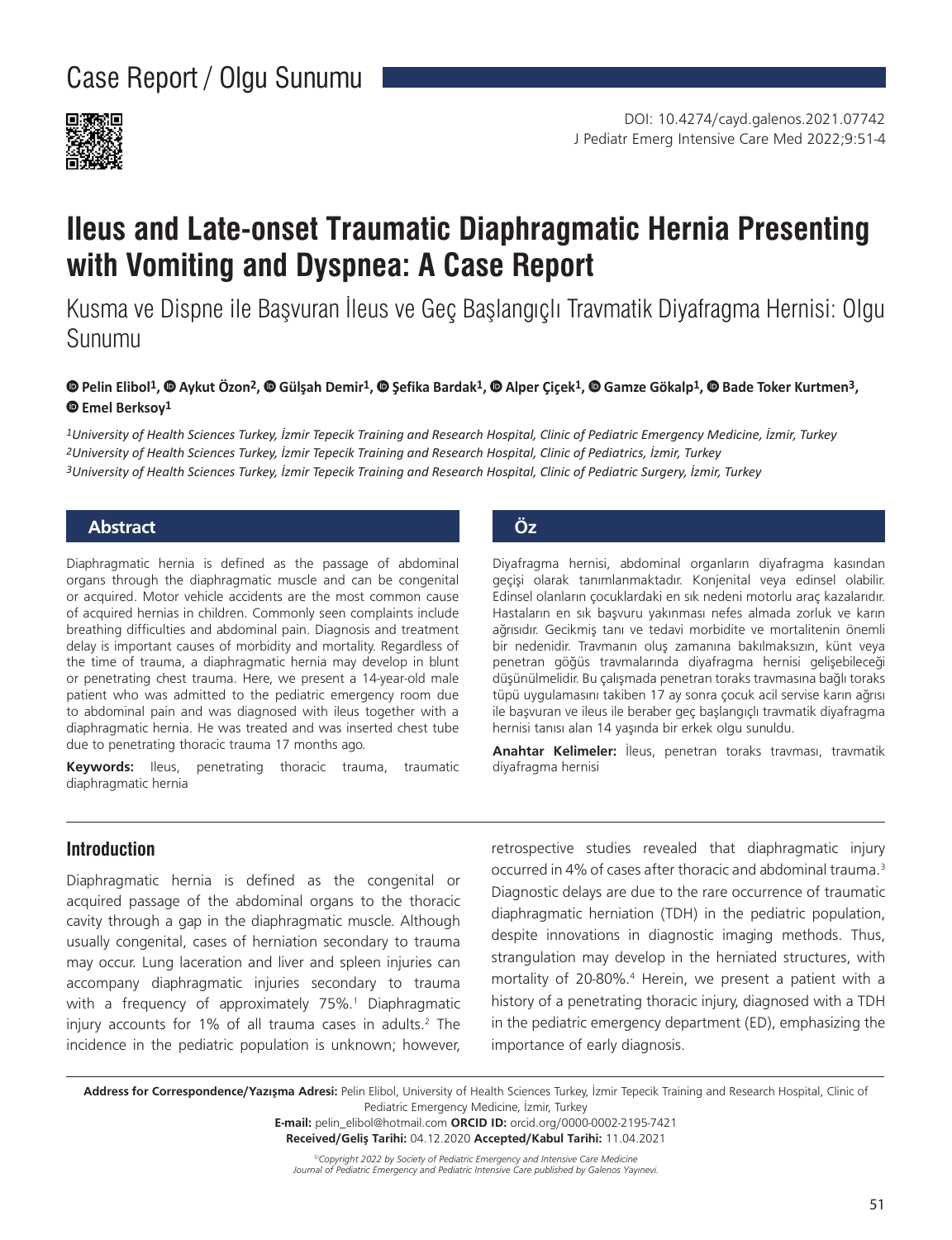# **Case Report**

A 14-year-old boy presented to the ED with complaints of abdominal pain, vomiting, and difficulty breathing. He had sustained a penetrating injury at the level of the ninth rib in the posterior axillary region, with a related hemopneumothorax, 17 months before admission. After the chest tube insertion, he was hospitalized for 5 days and discharged without any sequelae.

At admission, the patient described repeated bouts of increasing abdominal pain and recent bilious vomiting. He was unable to pass stool for the past 24 h. Thoracic examinations revealed equal lung sounds in both hemithoraces and no bowel sounds in the thorax. Abdominal examinations indicated distention, generalized tenderness, and guarding. Laboratory tests revealed an elevated C-reactive protein level and white blood cell count. Blood biochemistry tests were normal. Urinalysis was negative for protein, occult blood, and leukocytes. A prominent air-fluid level in the abdominal X-rays and a suspicious bowel loop in the thorax at the level of the left diaphragm in posteroanterior chest X-rays were observed (Figure 1). Abdominal ultrasound results were normal. He underwent thoracic and abdominal computed tomography (CT) for a definitive diagnosis. The CT showed air-fluid levels in the left hemithorax and distended distal bowel segments in the abdominal cavity that is compatible with the ileus (Figures



**Figure 1.** Multiple broad-based air-fluid levels and herniated bowel loops in abdominal X-ray

2, 3). After diagnosis, he underwent surgery. The intestinal loops showed excessive dilation but the circulation was maintained. The diaphragm had a defect of almost 4 cm to the left of the hiatus, and through this defect, the colon and omentum had passed into the thoracic cavity. The herniated loops and omentum could not be detached since it is highly adherent and strangulated. The surgeons enlarged the defect by 1 cm and released the 15-20 cm intestinal loop from the thorax. The omental circulation was impaired and the patient underwent an omentectomy and diaphragmatic repair. A drainage tube was inserted and was removed on the second postoperative day. The surgical team discharged the patient on the sixth postoperative day.

## **Discussion**

A TDH is a rare surgical diagnosis in children. Motor vehicle accidents are the most common cause in children. 1 Elevated



**Figure 2.** Intestinal wall edema and herniated bowel loop through the diaphragm in coronal computed tomography section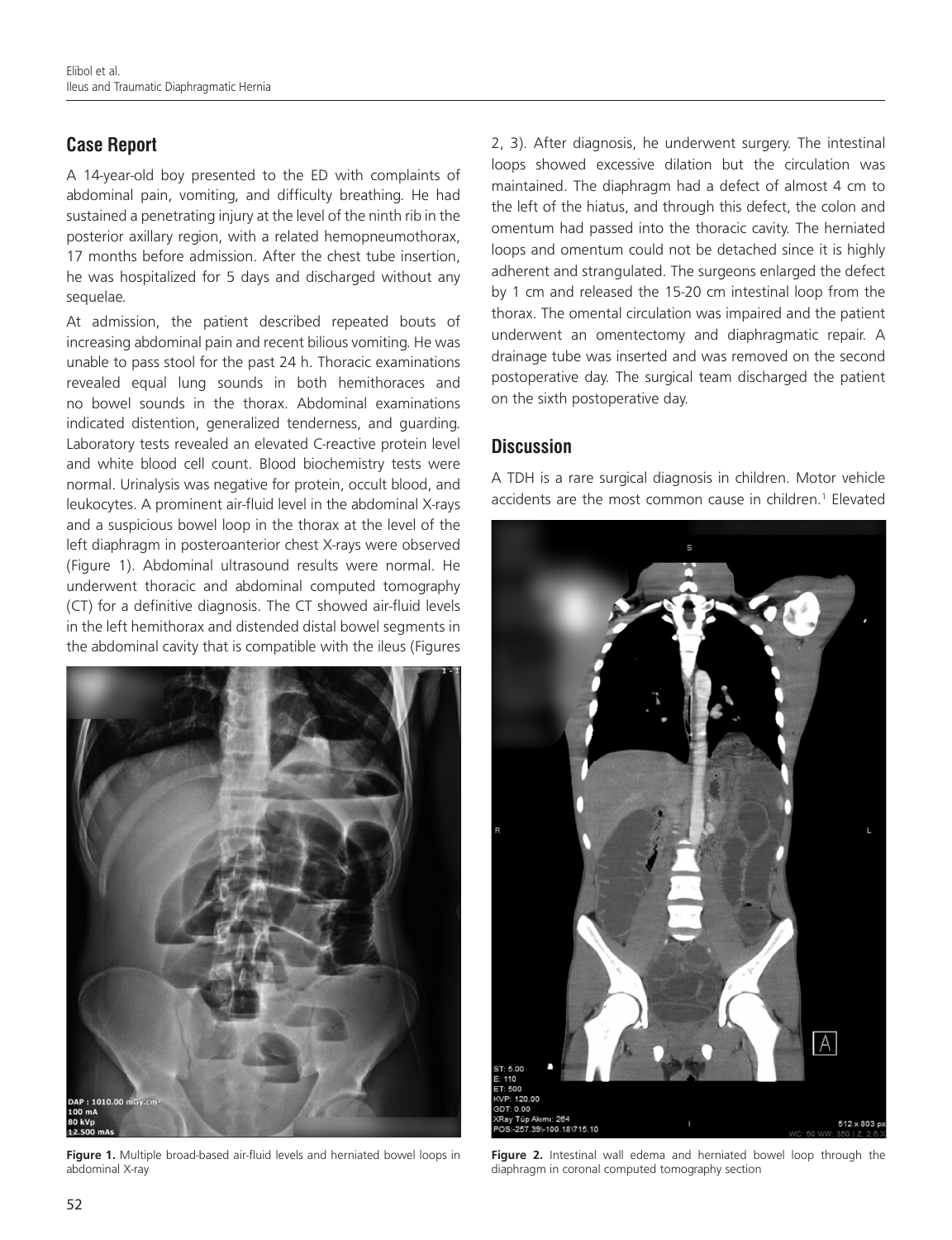

**Figure 3.** Sagittal computed tomography section images of the herniated segment and dilated loops

pressure of the intra-abdominal contents can result in herniation due to diaphragmatic rupture<sup>5</sup>, which is seen on the right, left, or bilaterally. Right-sided diaphragm ruptures are less frequent and are diagnosed later than left-sided because of the buffering and protective effects of the liver and the right kidney. <sup>1</sup>,5 Diagnostic delay of an isolated diaphragmatic injury results in more difficult patient management. <sup>6</sup> Our case had a left-sided diaphragmatic rupture 17 months after the original penetrating injury. The herniation was apparent in X-rays because no organs mask the condition on the left side.

TDHs are defined as acute if they occur during trauma, delayed after some time, and chronic if accompanied by visceral incarceration due to abdominal organ herniation. 6 Delayed hernias may have obstructive or ischemic complications.<sup>7</sup> Our patient had a delayed diaphragmatic hernia because the hernia occurred months after the event. Ischemic complications occurred due to the bowel obstruction, and the herniated loop left the omentum ischemic.There may be a male predominance of cases. <sup>6</sup> TDH occurs in 0.07% of all pediatric patients with trauma. This rate rises to 2.95% in blunt abdominal trauma alone.<sup>8</sup> The injury mechanism, in this case, was due to the penetration, not blunt trauma.<sup>9</sup>

Al-Salem<sup>10</sup> reported seven pediatric patients who are followed up between 1992 and 2007; six were males, three were rightsided, three were left-sided, and one had bilateral TDH. Their complaints include dyspnea, chest pain, abdominal pain, nausea, vomiting, and postprandial pain. 4 Upper abdominal pain, dyspnea, and chest pain are the most common symptoms in delayed-type diaphragmatic hernia, and pain is the main complaint in the presence of bowel ischemia.<sup>7</sup>

Although not specific, respiratory distress is also a common finding. Hemothorax is the most common cause of respiratory distress in children with trauma history; however, patients most often present with abdominal and respiratory symptoms. 5 Dyspnea (86%), abdominal pain (13%), and decreased respiratory sounds (73%) on the affected side is observed.8 Similarly, our patient stated difficulty breathing, as well as vomiting and abdominal pain upon admission. No objective vital signs or examination findings supported the presence of dyspnea. Pain indicated an ischemic bowel loop, which was confirmed by laparotomy. 9 Lung examination results were normal, but this did not exclude the diagnosis of diaphragmatic hernia. Therefore, diaphragmatic herniation should be kept in mind in patients with dyspnea and suspected ileus when the physical examination is normal.

Okan et al. $9$  revealed that blunt trauma was the main cause of TDH, and the median time between the diagnosis and the time of trauma was 5.9 years (minimum 4 months-maximum 19 years). Eight patients were diagnosed by X-ray alone, and three had a mechanical intestinal obstruction. The main complaint was respiratory symptoms of varying severity in five patients and abdominal pain in four patients. They concluded that TDH should be included in the differential diagnosis when a patient is admitted to the hospital with abdominal pain, vomiting, and dyspnea with a previous trauma history. Our patient had TDH 17 months after a penetrating injury. His complaints at the presentation suggested ileus. Supported by imaging, the diagnosis was confirmed, and the underlying cause of the obstruction was intestinal loops and omentum that herniated through the diaphragm. Right diaphragm elevation in the chest X-ray was suggestive of a right-sided rupture, thus we diagnosed left diaphragm herniation using a posteroanterior chest X-ray. <sup>10</sup> Although uncommon, patients may have bilateral TDH.<sup>11</sup> The diagnostic sensitivity of chest X-ray in right-sided diaphragmatic rupture is 17%. A previous study revealed normal chest X-ray images in 30-50% of cases, but they were diagnosed using serial X-rays. <sup>3</sup> Our case has left-sided TDH. The patient was diagnosed by observation via X-ray that the bowel loops passed through the left diaphragm to the lung. Patients who cannot be diagnosed via X-ray but are suspected of having a diaphragmatic hernia should undergo CT. Thoracoabdominal CT imaging is the gold standard for TDH, and this method recognizes 80% left- and 50% rightsided hernias. Additionally, it detects associated lesions. Spiral CT has 71% sensitivity and 100% specificity in diaphragmatic rupture diagnosis.<sup>5</sup> We performed thoracoabdominal contrastenhanced CT to determine any accompanying pathologies and the appropriate surgical method for treatment.